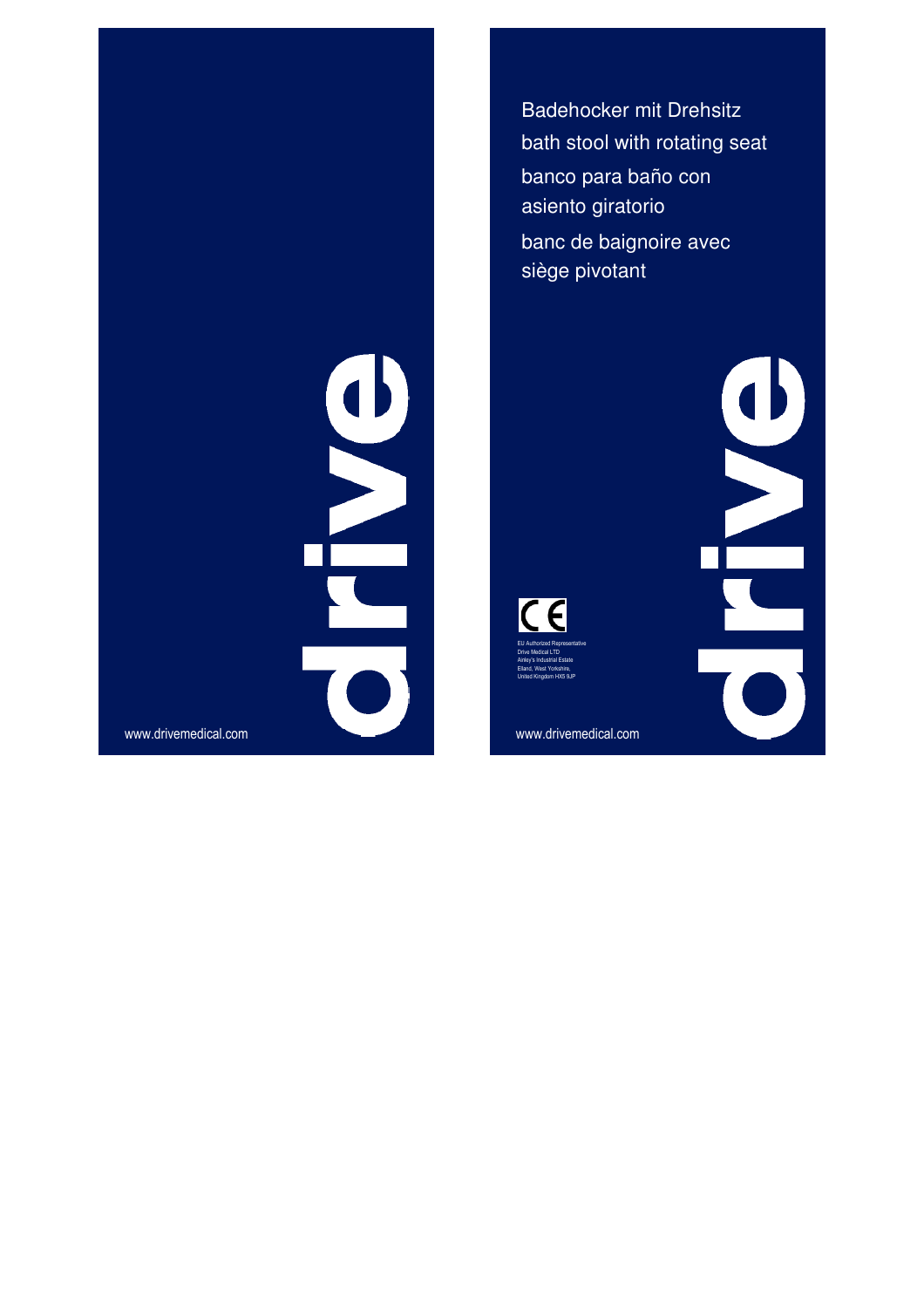## Montageanleitung



- 1. Inhalt aus dem Karton entnehmen.
- 2. Zum Zusammenbauen der Beine die höhenverstellbaren Beine in die weißen Gummifüße schieben. Achten Sie darauf, dass Sie die Gummifüße auf das Ende ohne die Messingstifte aufschieben. Dasselbe bei den übrigen 3 Beinen wiederholen.
- 3. Das höhenverstellbare Bein in das größere Aufnahmebein schieben. Dabei den Messingstift eindrücken. Dasselbe bei den übrigen 3 Beinen wiederholen.
- 4. Den Sitz nach unten auf eine ebene Fläche legen. Zur Montage der Beine im Sitz den Messingstift im Aufnahmebein eindrücken und die Beine in die Aufnahmen am Sitz unten einführen. Beim Einrasten des Beins ist ein Klicken zu hören. Dasselbe bei den übrigen 3 Beinen wiederholen.
- 5. Den Badehocker wieder umdrehen. Zur Befestigung der Seifenablage, diese zwischen den Beinen platzieren und die Querstreben in die Aufnahmen auf der weißen Beinmanschette einführen.

## Die Beinhöhe einstellen

- 1. Vor Verwendung des Hockers die Beinlänge nach Bedarf einstellen. Achten Sie darauf, dass alle Beine gleich hoch sind. Haben die Beine die richtige Höhe, die Knöpfe in die entsprechenden Bohrungen einrasten.
- 2. Um sicher zu gehen, dass die Beine richtig eingerastet sind, diese herunterdrücken oder anheben.

#### **Drehsitz**

1. Zum Drehen des Sitzes den Hebel nach oben ziehen, bis sich der Sitz aus einer der 4 Verriegelungslagen gelöst hat. Dann den Sitz in die gewünschte Lage drehen. Der Sitz kann in beide Richtungen gedreht werden.

Hinweis: Der Sitzrahmen hat 4 Verriegelungslagen, in den der Sitz festgestellt werden kann, so dass der Benutzer sicher aufstehen oder sich setzen kann. Achten Sie darauf, dass sich der Sitz in einer der Verriegelungslagen befindet, bevor Sie aufstehen oder sich hinsetzen.

### Den Sitz austauschen

Der Drehsitz und die beiden Kugellagerringe, auf denen sich der Sitz dreht, können bei Bedarf ausgetauscht werden. Zum Austauschen des Sitzes und der Kugellagerringe den Verriegelungsknopf (RTL12061- KNOPF) unter dem Sitz im Uhrzeigersinn drehen, bis er abgenommen werden kann. Den Sitz (RTL12061-SITZ) und die Kugellagerringe (RTL12061-RING) abnehmen. Den Sitz, die Kugellagerringe und den Verriegelungsknopf austauschen und wieder befestigen.

#### Zusätzliche Vorsichtsmaßnahmen

- 1. Vor der Montage alle Teile auf Transportschäden prüfen. Bei einem Transportschaden - NICHT VERWENDEN. Für weitere Anweisungen wenden Sie sich an Ihren Händler/Spediteur.
- 2. Prüfen Sie, ob die Druckknöpfe für die Höhenverstellung bei jedem Teleskopbein im gleichen Loch eingerastet sind. Damit stellen Sie sicher, dass die Teleskopbeine sicher und in der gleichen Höhe eingerastet sind.
- 3. Prüfen Sie die Gummifüße auf den höhenverstellbaren Beinen auf Risse, Abnutzung oder Fehlen. Stellen Sie einen dieser Fehler fest, sofort austauschen.
- 4. Alle vier Teleskopbeine mit den Gummifüßen MUSSEN jederzeit gleichzeitig den Boden berühren.
- 5. Nicht auf dem Hocker STEHEN.

HINWEIS: Damit die Oberflächen schön bleiben, den Hocker mit milder Seife reinigen und mit warmem Wasser abspülen. Den Badehocker nach dem Verwenden trocken reiben.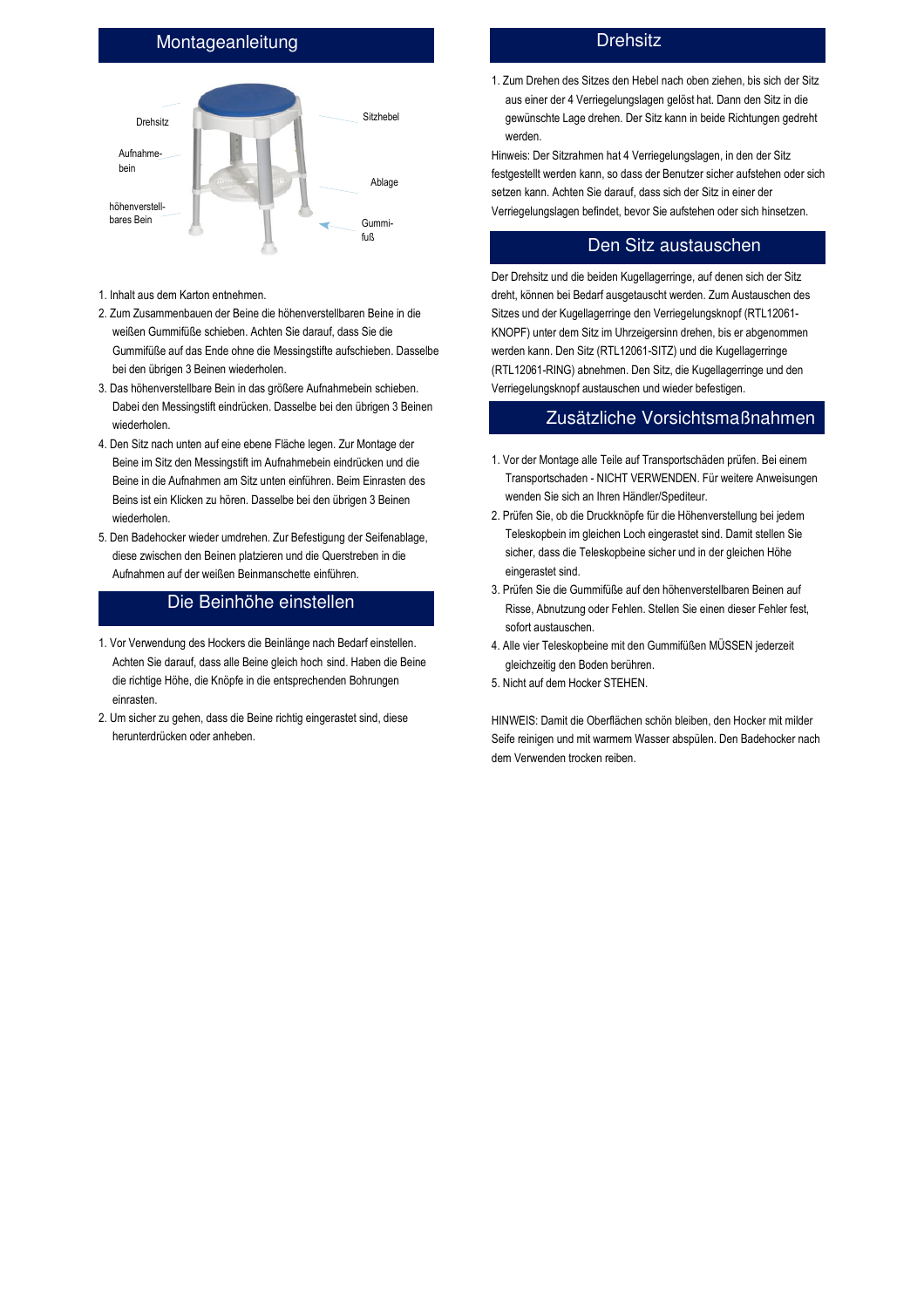## assembly instructions



- 1. Remove contents from carton.
- 2. Assemble legs by inserting the height adjustment legs into the white rubber tip. Make sure to put the tips on the end without the brass push pin. Repeat for 3 other legs.
- 3. Insert the height adjustment leg into larger leg receptacle by depressing the brass push pin. Repeat for 3 other legs.
- 4. Lay seat upside-down on a flat surface. Insert each leg into the seat depressing the brass push pin on the leg receptacle and inserting into the bottom of the seat. A click can be heard when the leg is securely in place. Repeat for 3 other legs.
- 5. Turn the bath bench right-side-up. Attach the soap tray by placing it between the legs and inserting the cross braces into the receptacles on the white leg collars.

## adjusting leg height

- 1. Before use, adjust height of each leg to your specific needs, making sure all legs are at the same height. When desired height is reached, lock legs into place by aligning buttons into proper holes.
- 2. To be sure legs are locked into place, push down on or pull up on the legs.

## rotating seat

1. To rotate seat, pull up on handle until seat is free of one of the 4 locked positions and rotate to desired position. Seat can rotate in both directions.

Note: Built into the seat frame are 4 locking positions which will secure the seat in place to allow the user to safely stand up from or sit down on the seat. Make sure the seat is in one of the locked positions before standing or sitting.

#### replacing seat

The rotating seat and the two ball bearing rings that move the seat can be replaced if necessary. To remove seat and ball bearing rings, turn the lock knob (RTL12061- KNOB) under the seat clockwise until removed. Remove seat (RTL12061-SEAT ) and ball bearing rings (RTL12061- RING). Replace seat, ball bearing rings and lock knob. Tighten until secure.

#### additional precautions

- 1. Inspect all parts for shipping damage before assembly. If there is shipping damage - DO NOT USE. Contact dealer/carrier for further instructions.
- 2. Make certain that the height adjusting snap buttons fully protrude through the same respective hole of each leg extension. This will ensure that the leg extensions are securely locked in position and an even height is achieved.
- 3. Check the rubber tips on the leg extensions for rips, wear or if they are missing. Immediately replace any or all if any of these imperfections exist.
- 4. All four leg extensions with rubber tips MUST touch the floor simultaneously at all times.
- 5. DO NOT stand on chair.

NOTE: To maintain the beauty of the original finish, clean with mild soap and rinse with warm water. Wipe bath seat dry after each use.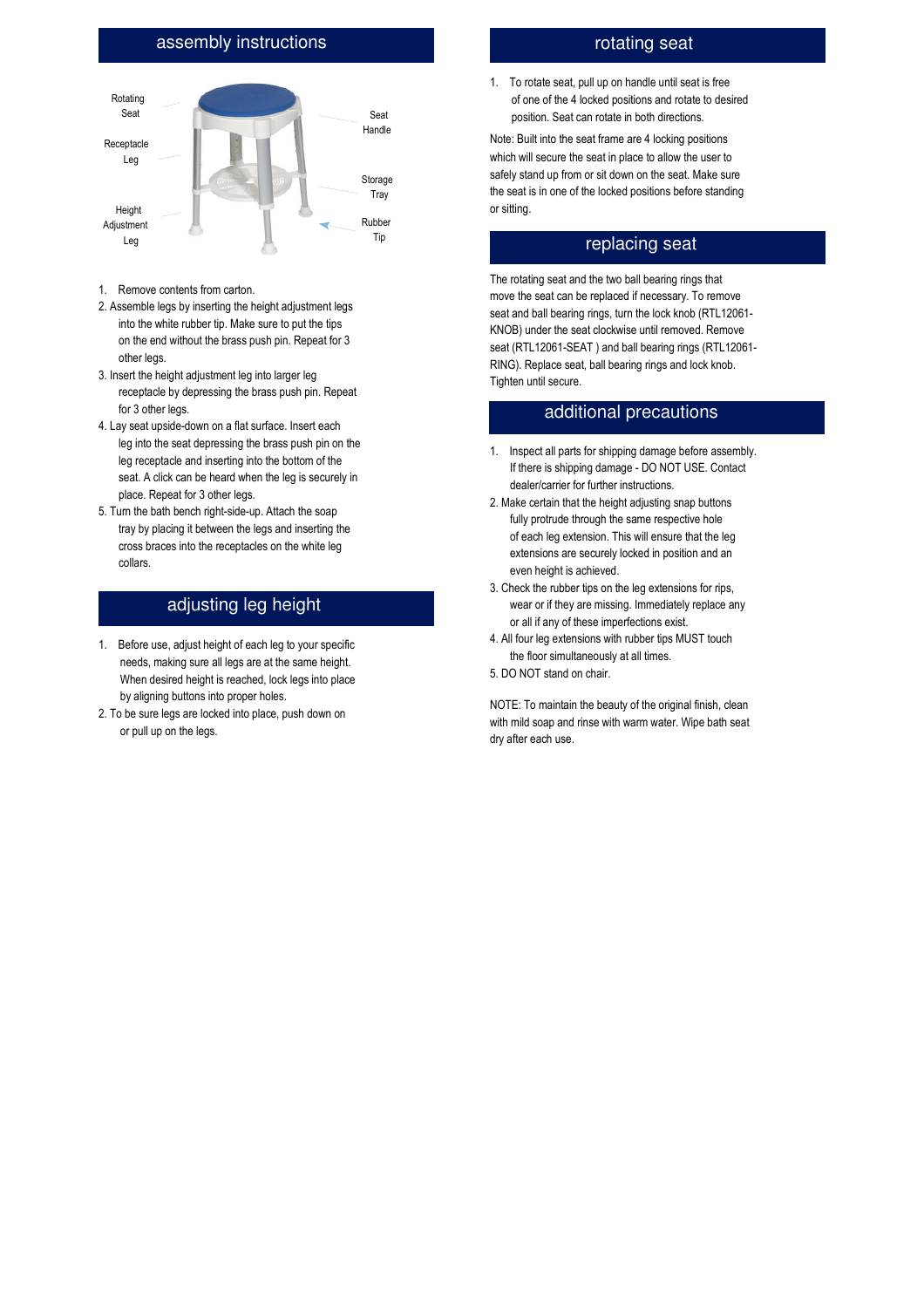## instrucciones de armado



- 1. Saque las partes de la caja.
- 2. Arme las patas introduciendo las patas de ajuste de altura dentro de la punta con hule blanco. Asegúrese de colocar las puntas en los extremos sin las clavijas de presión de latón. Repita el mismo paso para las otras 3 patas.
- 3. Introduzca la pata de ajuste de altura dentro del receptáculo más grande de la pata presionando la clavija de presión de latón. Repita el mismo paso para las otras 3 patas.
- 4. Coloque el asiento boca abajo sobre una superficie plana. Introduzca cada pata dentro del asiento al presionar la clavija de presión de latón en el receptáculo de la pata e introducirla en el fondo del asiento. Escuchará un clic cuando la pata esté asegurada en su lugar. Repita el mismo paso para las otras 3 patas.
- 5. Volteé la banca de baño hacia arriba. Coloque la bandeja para el jabón introduciéndola entre las patas e insertando el refuerzo transversal dentro del receptáculo sobre los cuellos blancos de la pata.

## ajuste la altura de la pata

- 1. Ajuste la altura de cada pata dependiendo de sus necesidades especificas antes de su uso, asegúrese que todas las patas tengan la misma altura. Cuando logre la altura deseada, asegure las patas en su lugar al alinear los botones dentro de sus hoyos correspondientes.
- 2. Presione las patas hacia abajo o jálelas hacia arriba para asegurarse que estén aseguradas en su lugar.

#### asiento giratorio

1. Para girar el asiento, jale de la agarradera hasta que el asiento se libere de una de sus 4 posiciones de bloqueo y gire el asiento a la posición deseada. El asiento puede girar en ambas direcciones.

Nota: El armazón del asiento cuenta con 4 posiciones de bloqueo para asegurarlo en su lugar y que el usuario se pueda parar o sentar del asiento de manera segura. Asegúrese que el asiento esté en una de las posiciones de bloqueo antes de pararse o sentarse.

#### reemplazando el asiento

Puede reemplazar el asiento giratorio y los dos anillos del cojinete que mueven el asiento si lo desea. Para quitar el asiento y los anillos del cojinete, gire la perilla bloqueadora (RTL12061-KNOB) que está debajo del asiento hacia la derecha hasta desatornillarla. Quite el asiento (RTL12061-SEAT) y los anillos del cojinete (RTL12061-RING). Reemplace el asiento, los anillos del cojinete y la perilla de bloqueo. Apriete hasta que quede asegurada.

#### precauciones adicionales

- 1. Inspeccione todas las partes antes de ensamblarlas para asegurarse que no se hayan dañado durante el envío. NO LO USE si detecta daños por envío. Póngase en contacto con el distribuidor/transportista para recibir instrucciones adicionales.
- 2. Asegúrese que los botones de ajuste a presión para la altura salgan completamente por los hoyos respectivos para cada extensión de pata. Esto asegurará que las extensiones de las patas estén bloqueadas de manera segura en su posición y que tengan una altura uniforme.
- 3. Verifique que los tapones de plástico de las extensiones de las patas no estén rotos, desgastados o ausentes. Reemplace inmediatamente cualquier tapón o reemplácelos todos si tienen imperfecciones.
- 4. Todos los cuatro tapones de las patas DEBEN de tocar el piso simultáneamente en todo momento.
- 5. NO SE pare sobre la silla.

NOTA: Para conservar la belleza del acabado original, limpie con jabón suave y enjuague con agua tibia. Seque el asiento después de cada uso.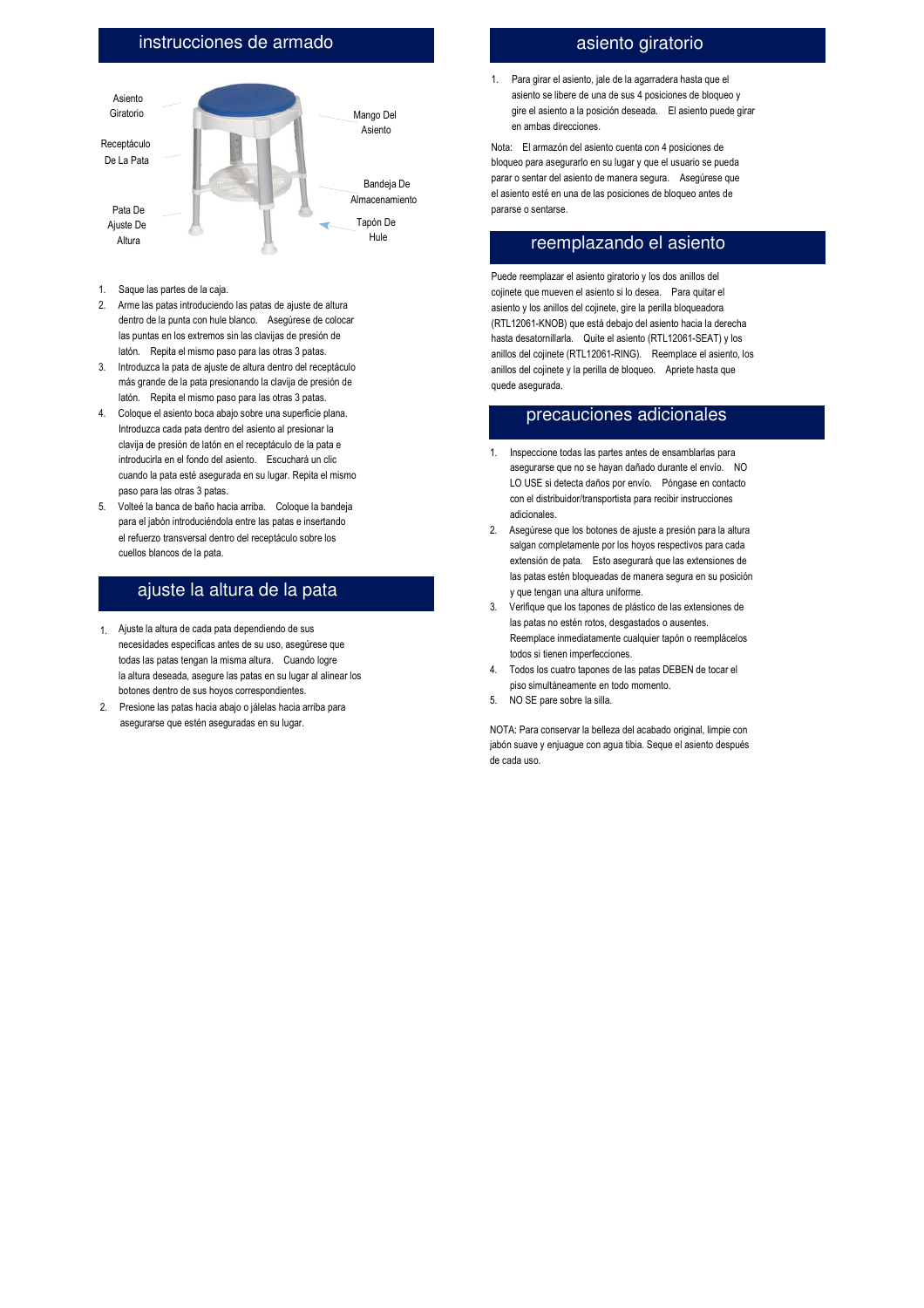# instructions pour l'assemblage



- 1. Retirez le contenu de la boîte.
- 2. Préparez une patte en plaçant un embout blanc en caoutchouc sur l'extrémité de la patte ajustable dépourvue d'un bouton poussoir en laiton. Répétez l'opération pour les trois autres pattes.
- 3. Insérez la patte ajustable dans le réceptacle un peu plus grand en enfonçant le bouton poussoir de laiton. Répétez l'opération pour les trois autres pattes.
- 4. Placez le siège à l'envers sur une surface plane. Enfoncez le bouton poussoir de laiton et insérez chaque patte dans le cadre du siège. Vous entendrez un déclic lorsque la patte est bien insérée. Répétez l'opération pour les trois autres pattes.
- 5. Remettez le siège à l'endroit. Placez le plateau à savon entre les pattes et insérez les entretoises dans les réceptacles dans les colliers blancs des pattes.

## ajustement de la hauteur

- 1. Avant l'utilisation du siège, ajustez la hauteur de chaque patte selon vos besoins et assurez-vous que toutes les pattes ont la même hauteur. Lorsque l'ajustement est adéquat, verrouillez chaque patte en vous assurant que les boutons dépassent bien dans les trous.
- 2. Poussez et tirez sur chaque patte pour vous assurer qu'elles sont bien verrouillées.

## siège pivotant

1. Pour faire pivoter le siège, tirez le bouton vers le haut jusqu'à ce que le siège se libère d'une des quatre positions de blocage.

Nota : Le cadre du siège comporte quatre positions de blocage du siège qui permettent à l'usager de s'asseoir et de se relever en toute sécurité. Assurez-vous que le siège est bloqué dans une de ces positions avant de vous asseoir ou de vous relever.

### remplacer le siège

Le siège pivotant et les deux anneaux de roulement peuvent être remplacés au besoin. Pour retirer le siège et les anneaux de roulement, tournez le bouton (RTL12061- KNOB) sous le siège dans le sens horaire jusqu'à ce que vous puissiez la retirer. Retirez le siège (RTL12061-SEAT) et les anneaux de roulement (RTL12061-RING). Replacez les anneaux, le siège et le bouton. Vissez complètement.

## précautions supplémentaires

- 1. Inspectez toutes les pièces et vérifiez qu'elles n'ont pas été endommagées pendant le transport avant l'assemblage. Si une pièce est endommagée, NE L'UTILISEZ PAS. Communiquez avec votre revendeur pour la marche à suivre.
- 2. Assurez-vous que les boutons d'ajustement de la hauteur de chaque patte sont bien sortis par les mêmes trous d'ajustement. Ceci garantit que les pattes sont solides et que le siège est bien ajusté.
- 3. Vérifiez les embouts de caoutchouc des pattes. Ils doivent être remplacés s'ils sont endommagés ou absents. Remplacez un ou tous les embouts si vous remarquez des imperfections.
- 4. Les embouts des quatre pattes DOIVENT reposer au sol simultanément en tout temps.
- 5. Ne montez pas debout sur le siège.

Nota : Pour protéger l'aspect général du siège, nettoyezle avec un savon doux et rincez-le à l'eau tiède. Essuyez le siège après chaque utilisation.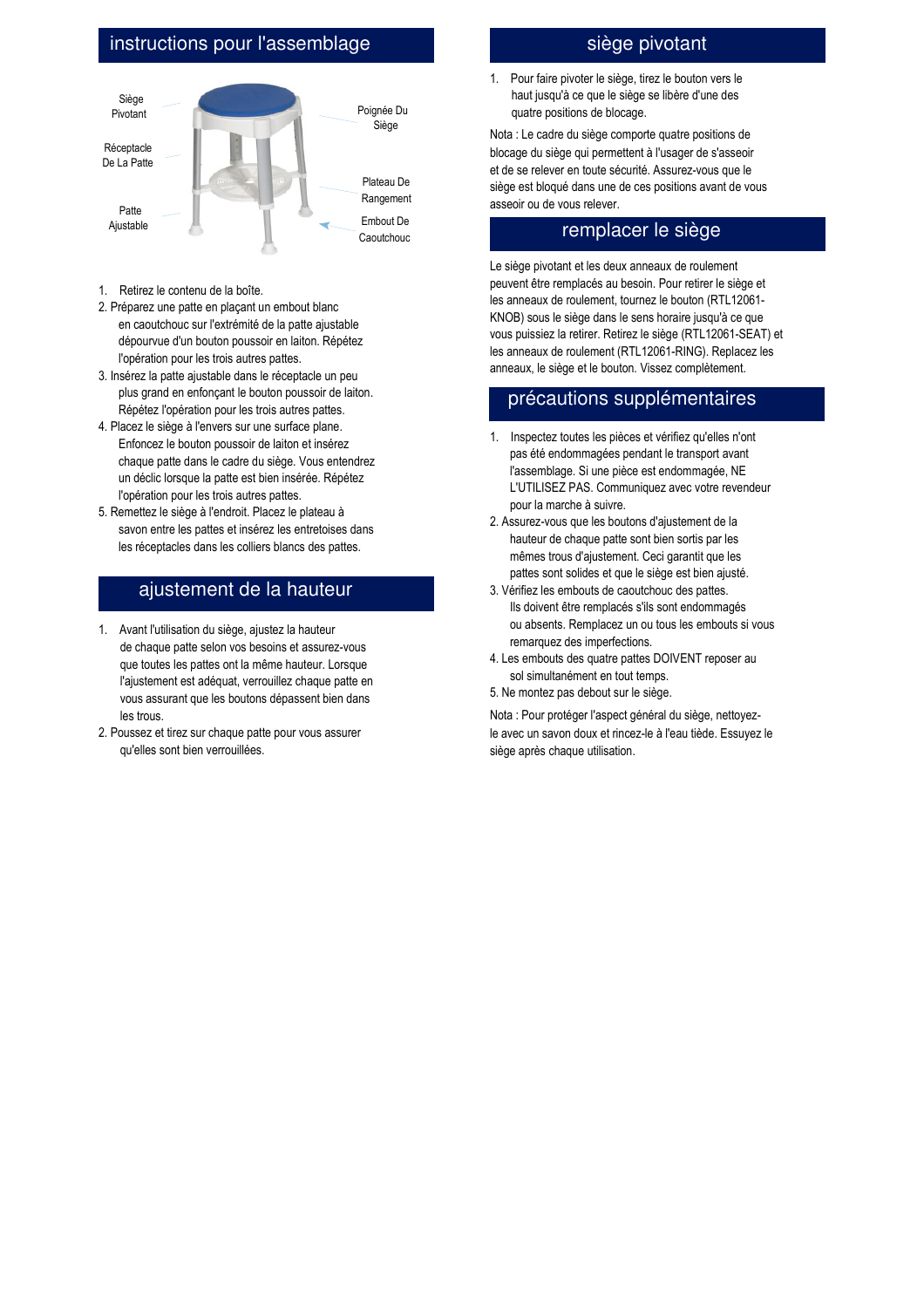# lifetime limited warranty

Your Drive brand product is warranted to be free of defects in materials and workmanship for the lifetime of the original consumer purchaser.

This device was built to exacting standards and carefully inspected prior to shipment. This Lifetime Limited Warranty is an expression of our confidence in the materials and workmanship of our products and our assurance to the consumer of years of dependable service.

This warranty does not cover device failure due to owner misuse or negligence, or normal wear and tear. The warranty does not extend to non-durable components, such as rubber accessories, casters, and grips, which are subject to normal wear and need periodic replacement.

If you have a question about your Drive device or this warranty, please contact an authorized Drive dealer.

# garantía limitada de por vida

Su producto marca Drive está garantizado de por vida del comprador-consumidor original de no tener defectos en los materiales y la fabricación.

Este aparato fue construido de acuerdo a estándares rigurosos y cuidadosamente inspeccionado previo a su envío. Esta Garantía Limitada de por Vida es una expresión de nuestra confianza en los materiales y la fabricación de nuestros productos y nuestra seguridad para el consumidor dada por años de servicios confiables.

Esta garantía no cubre fallas del aparato debidas a mal uso o negligencia por parte del propietario o por el uso y desgaste normales. Esta garantía no se extiende a los componentes no durables, tales como los accesorios de goma, rueditas y mangos que están sujetos a desgaste normal y necesitan reemplazo periódico.

Si usted tiene preguntas acerca de su aparato Drive o esta garantía, por favor contacte a un representante autorizado de Drive.



© 2006 Medical Depot, Inc. All rights reserved. Drive is a trademark of Medical Depot, Inc. Port Washington N.Y. 11050 USA Made in China



©2006 Medical Depot, Inc. Todos los derechos reservados. Drive es marca registrada de medical depot, Inc. Port Washington NY 11050 USA Hecho en China